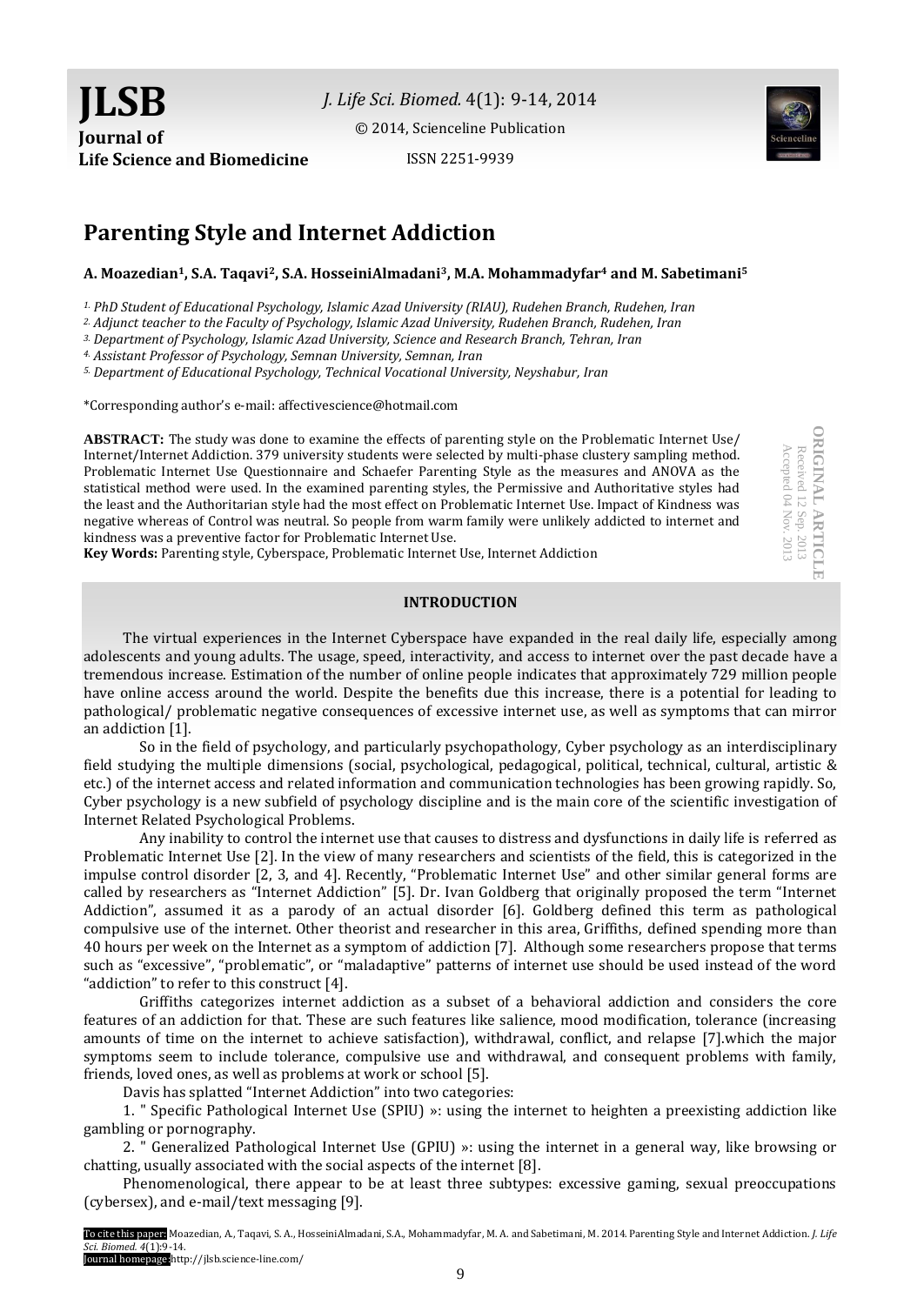Because of the growing rate of use of the internet in recent years, it is becoming increasingly difficult to estimate the prevalence rate of internet addiction [10]. A more recent review of the literature on internet addiction found the overall prevalence to be around 0.3% to 38% [11]. This wide prevalence range emphasizes the need to create a universal definition of internet addiction as well as an assessment that can be used across studies to get a more accurate picture of the prevalence of this phenomenon [12]. On the e other hand, researchers have recently highlighted the need to examine more global parenting concepts such as parenting styles to advance understanding of parental influence upon psychosocial development [13,15].

During the developmental period of adolescence, supervision of parents can play an important role in managing the adolescence leisure activities to avoid the Internet addiction. Parents can alter maladaptive behaviors of adolescents; monitoring can play a central role in family management [15].

The family structure and parental monitoring play an important role in predicting Internet addiction. Lin investigated the effects of parental monitoring and leisure boredom on Internet addiction. Their results showed that parental monitoring, family and outdoor activities had significantly negative effects on Internet addiction [15]. Parenting style is a constellation of attitudes toward the child that are communicated to the child, reflects a global set of parenting attitudes and values that are transmitted to the child across a variety of commutative settings and contexts and create an emotional climate in which the parent's behaviors are expressed [16].

In light of the overwhelming changes in the broader cultural and social environment, the influence of parenting and parenting style may hold great potential for ensuring the healthy psychosocial development of children [17].There are not so many categorization of parenting styles. One of the best known theories of them is the three-typology (tripartite) model of parenting style which was developed by Diana Baumrind [18]. Her theory is based on two central parental orthogonal dimensions of warmth and strictness which is determined in details like this [16, 19, and 20]:

1. Acceptance and Responsiveness (warmth): the extent to which parent's foster individuality and selfregulation, are supportive, and responsive to their children's needs.

2. Control and Demandingness (strictness): claims parents make on their children to become integrated into the family, and includes control, supervision, and a willingness to confront children.

So Baumrind broadly created three parenting styles:

1. Authoritative Parents so called 'assertive democratic' or 'balanced': who

Are both demanding and responsive. They provide rules and guidance without being overbearing.

2. Authoritarian Parents: who are demanding but less or not responsive. They tell their children exactly what to do.

3. Permissive or Nondirective Parents, so called "indulgent»: who are

Responsive but less or not demanding. They allow their children to do whatever they wish.

Baumrind's initial tripartite model divided the original "permissive" category in two, differentiating theoretically between neglectful and indulgent according to degree of responsiveness, in the same way as the distinction is drawn between authoritarian and authoritative according to degree of demandingness [21].

This theory was later extended to the four-typology (quadripartite) model of parenting style that includes the 4th parenting style:

4. Rejecting- negligent Parents: who are neither demanding nor responsive? They disregard the children, and focusing on other interests [22].

With authoritative and permissive parenting on opposite sides of the spectrum, most conventional and modern models of parenting fall somewhere in between [12]. Recently in his investigation for the effective factors on a child's well-being and intrinsic motivation to engage in various behaviors, Grolnick suggested three concepts of parenting style: autonomy support versus control, structure, and involvement [23].

The reader must be noted that although parenting style is in contrast to parenting practices or behaviors which reflect parents' domain- or context-specific interactions with their children [16] but this contrast is not complete because parenting styles are partly expressed through more specific practices. Hence, parenting styles can be understood as general approaches across domains, whereas parenting practices—a sub dimension of parenting styles—are specific techniques reflecting parents' goals for their children in a certain context. Given this distinction, parenting styles are assumed to have a relatively indirect influence on children's behaviors, whereas parenting practices have a direct influence on children's behaviors in specific contexts.

As a findings literature, a great deal of research on Problematic Internet Use shows that overuse of the internet and problematic/pathological internet use or the internet addiction have a significant relationship with such factors as loneliness, low self-esteem [24], depression [25], the symptoms of antisocial tendencies and external control [5], psychological symptoms [25], shyness [26], social disinhibit ion, low social support and pleasure with the internet [27, 28]

Additionally, scores from the parenting style measure were calculated such that higher scores were reflective of higher parental authoritativeness (as perceived by the male youth soccer players).

A number of studies conducted in the USA and other countries not only supported this idea that the authoritative parenting style is always associated with optimum youth outcomes, but also compared to that, a neglectful parenting style, corresponded with children's' poorest performance, (whereas authoritarian and indulgent parenting occupied an intermediate position), school integration, psychological well-being, adaptive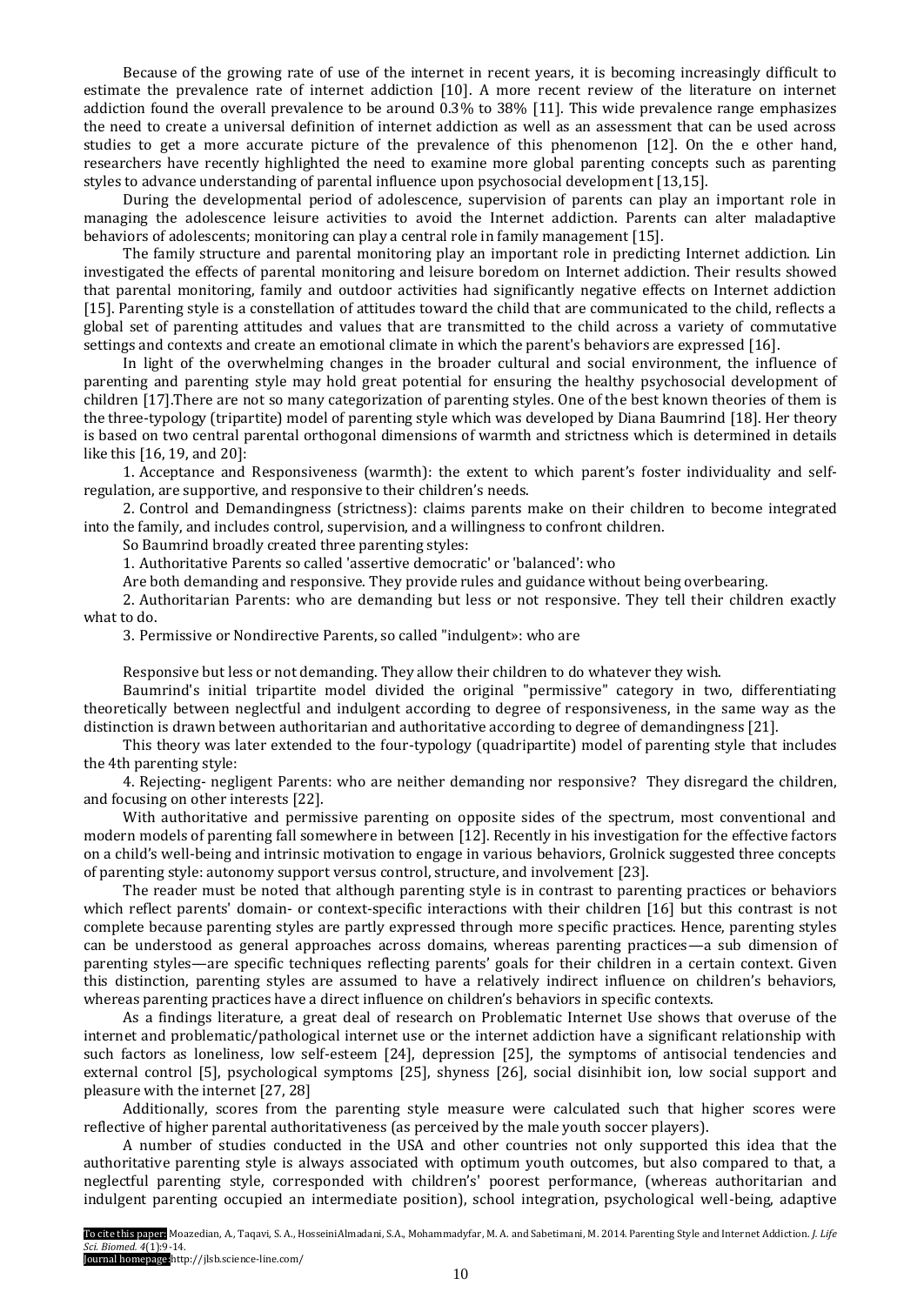achievement strategies, self-enhancing attributions drug use, and accuracy in perceiving parental values . Those drugs abusers who rated their parents' style as authoritative had significantly lower lifetime consumption and average dose of ecstasy relative to those describing their parents as neglectful. A study done to explore the impact of general parenting style and specific food-related parenting practices on children's dietary habits shows that general parenting style did not show any significant impact on dietary habits, whereas "pressure," "catering on demand/' and "permissiveness" were practices with an unhealthy impact. Relative to those describing their parents as neglectful, participants from authoritarian backgrounds had significantly smaller lifetime consumption of ecstasy and cocaine and significantly smaller average doses of cannabis, ecstasy and cocaine. Research suggests that certain parenting styles are linked with the propensity for substance abuse among adolescents. For example, alcohol abuse was higher among adolescents who perceived low parental control, and the children of authoritative parents were less likely to use illicit substances than those of neglectful parents. A further study found that adolescents who rated their parents more highly on these dimensions had lower tobacco, alcohol and 'other drug' consumption [29].

Compared to non-users, a greater proportion of ecstasy/polypro users characterized their parents' style as neglectful. The modal style endorsed by non-users was authoritative. Findings of research to assess the relationships between perceived parenting styles, shows that parenting style proved to exert a differential effect on adolescents with and without heart disease. Perceived parental acceptance had a more substantial effect on psychological well-being than perceived parental control depressed mood, anxiety and self-esteem in adolescents with heart disease compared with healthy adolescents. Based on the older and later research literature, parenting style is one of the factors in childhood and adolescence that can have a great deal with the life stylish habitual behaviors in the life spends. Also, internet use related behaviors, as pathological or even habitual behaviors, are some of the hard solved problems of the modern aspects of today's life. So this study aims at determining relationship between internet habitual use, so called internet addiction, and adolescents or young adults perceived parental style, to identify any causal or correlative relationship between them [7].

# **MATERIALS AND METHODS**

## **Participants**

The participants were 400 university students form which 379 questionnaires were usable (including 257 females with average 23.7 years of age and 122 males with average 22.8 years of age) from Tehran and were selected by multi-phase clustery sampling method.

**1. Measures:** Participants completed two main questionnaires, Schaefer Parenting Style and Problematic Internet Use Questionnaire (PIUQ).

**2. Schaefer Parenting Style**: It consists of 77 items with Likert 5-point scale, (completely disagree= 1 to completely agree= 5) (Schaefer, 1965). It measures two components of control and kindness with reliabilities found for Iranian students by the Cronbach's alpha to be 0.73 and 0.82, respectively [30].

**3. Problematic Internet Use Questionnaire (PIUQ)**: The PIUQ consists of 20items with scores between 20and 100. Higher score corresponds to more problematic internet usage and it may be a signal of such pathology as Internet addiction. Cronbach's alpha was determined for Iranian students as 0.903 and test re-test reliability was significant (r= 0.71, sig=0.001) [32].

#### **RESULTS**

Table 1 displays means and standard deviations of the Problematic Internet Use (PIU) in different groups of Parent-Styles (PS). The ANOVA test indicates that the PIU significantly differs between 4 groups of PS (P=0.009).

| <b>rable 1</b> means and standard deviations of the 1 roblematic meetilet ose in americing oups of Farenc Styles ( |     |       |        |  |  |  |
|--------------------------------------------------------------------------------------------------------------------|-----|-------|--------|--|--|--|
| <b>Parent styles</b>                                                                                               |     |       | SD     |  |  |  |
| Neglectful (LC/LK)                                                                                                 | -25 | 37.56 | 14.720 |  |  |  |
| Permissive (LC/HK)                                                                                                 | 113 | 32.33 | 12.893 |  |  |  |
| Authoritarian (HC/LK)                                                                                              | 17  | 41.76 | 13.089 |  |  |  |
| Authoritative (HC/HK)                                                                                              | 224 | 31.67 | 14.201 |  |  |  |
| Total                                                                                                              | 379 | 32.71 | 13.970 |  |  |  |
| $\dagger$ F=3.91, df=3, 375, P=0.009                                                                               |     |       |        |  |  |  |

**Table 1.** Means and standard deviations of the Problematic Internet Use in different groups of Parent-Styles†

The Tukey's post-hoc test was carried out to determine significant pairwise differences. Results are presented in table 2 and show that the PIU in 2 groups of Permissive (Low Control/High Kindness) and Authoritative (High Control/High Kindness) is significantly differs from PIU in Authoritarian (High Control/Low Kindness) group. The other pairwise comparisons show no significant difference between groups.

Since Permissive and Authoritative groups have the lowest PIU, while Authoritarian and Neglectful groups have higher PIU mean, it is suggestive to test the effects of Control, Kindness and their interaction in a two-way analysis of variance. The results of the two-way ANOVA are displayed in table 3.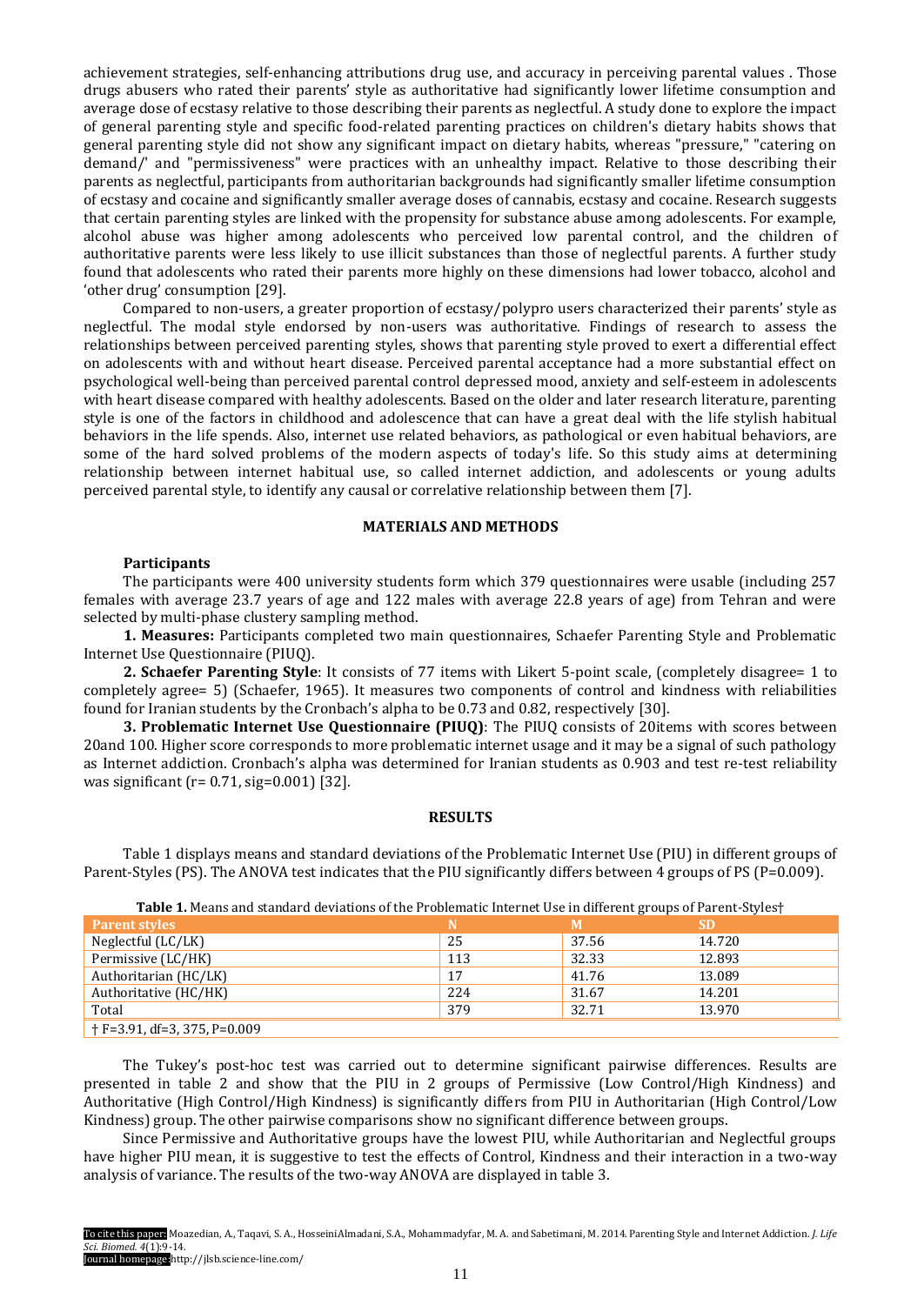|               |                    | $groups$ (J)      |            |               |               |  |  |
|---------------|--------------------|-------------------|------------|---------------|---------------|--|--|
| Groups (I)    |                    | <b>Neglectful</b> | Permissive | Authoritarian | Authoritative |  |  |
| Neglectful    | Mean diff. $(I-I)$ |                   | 5.233      | $-4.205$      | 5.886         |  |  |
|               | sig(p)             |                   | 0.318      | 0.767         | 0.182         |  |  |
| Permissive    | Mean diff. $(I-I)$ | $-5.233$          |            | $-9.437*$     | 0.653         |  |  |
|               | sig(p)             | 0.318             |            | 0.044         | 0.977         |  |  |
| Authoritarian | Mean diff. $(I-I)$ | 4.205             | 9.437*     |               | $10.091*$     |  |  |
|               | sig(p)             | 0.767             | 0.044      |               | 0.020         |  |  |
| Authoritative | Mean diff. (I-I)   | -5.886            | $-0.653$   | $-10.091*$    |               |  |  |
|               | sig(p)             | 0.182             | 0.977      | 0.020         |               |  |  |
|               |                    |                   |            |               |               |  |  |

**Table 2.** Means differences for IU and the Tukey's test for pairwise comparison of the groups

\* The mean difference is significant at the 0.05 level.

**Table 3.** Two-way ANOVA tests for the effects of Control, Kindness and their interaction on the Problematic Internet Use

| Source             |        | df) |     | Sig.(P | mA    |
|--------------------|--------|-----|-----|--------|-------|
| Corrected Model    | 3.912  |     | 375 | 0.009  | 0.030 |
| Control            | 0.590  |     | 375 | 0.443  | 0.002 |
| <b>Kindness</b>    | 10.977 |     | 375 | 0.001  | 0.028 |
| Control * Kindness | .103   |     | 375 | 0.294  | 0.003 |

As seen in the table 3, the Kindness significantly affects the Problematic Internet Use ( $P=0.001<0.05$ ). This shows that the Problematic Internet Use significantly differs between two groups of high kindness and low kindness. On the other hand, the control does not affect the Problematic Internet Use  $(P=0.443>0.05)$  which means that there is no significant difference in Problematic Internet Use between those with Low-Control and High-Control. Moreover the effect of interaction between two factors of kindness and control is not significant (P=0.294>0.05).

Consequently, regarding the effect of parent styles on the Problematic Internet Use, the effect of Kindness is significant, while the effect of Control (and its interaction with Kindness) is not. The comparison of means indicates that increasing the kindness in the parent style leads to decreasing Problematic Internet Use.

### **DISCUSSION**

The purpose of this study was to examine the effect of parenting styles on the Problematic Internet Use. Research findings indicate that university students' Problematic Internet Use differs significantly with the parenting styles. These results showed that the highest level of Problematic Internet Use (M=41.76) was significantly associated with the authoritarian parents' style. In addition, permissive and authoritative parents' styles were associated with the low levels of Problematic Internet Use (M=32.33 and M=31.67, respectively). The Tucky's post hoc test revealed that the Problematic Internet Use differs significantly between authoritarian and permissive styles as well as between authoritarian and authoritative styles. No other significant difference was found between parenting styles .

These results match with recent research that has shown how authoritative parenting makes a child more receptive to parental influence because the parents do not force their beliefs on their children but instead provide them with reasons and explanations for adopting certain behaviors, actions, and values [31, 32]. These results also support the findings that children of authoritative parents were less likely to use illicit substances, tobacco, alcohol and other drugs than those of neglectful parents [33].

The parenting style is one of the factors in childhood and adolescence that can have a great deal with the life stylish habitual behaviors in the life spans. Indeed, those parents low in kindness while being highly controlling (authoritarian), provided little supportive and appropriate structure. This result is consistent with the findings of [34] and also supports the self-determination theory, which states that in autonomy-supportive families, children are more self-determined and motivated than those in controlling families [12] .

Following the analysis, the parenting styles were considered as the effects of two independent factors of Control and Kindness. Then the Problematic Internet Use was compared between different levels of control and kindness including their interaction. Results show that the effect of different levels of control was not significant on the Problematic Internet Use .

This finding do not seem to be parallel to Lin which showed that parental monitoring had significantly negative effects on Internet addiction. However, there could be various reasons why the present study has revealed such research findings [15]. First of all, the concept of control-freedom, like the other cognitive social concepts, is sensitive to cultures and it differs in different cultures. The Second difference is the mean age of participants. This research was conducted on youth with age mean 23.5 years who were less controllable than those adolescents with age mean 17 in [15]. Finally, several personality factors and individual differences rather than the controlling parents of participants might have played a significant role in the findings .

On the other hand the Problematic Internet Use differed significantly between different levels of parents' kindness. Those high in the kindness style had low level of Problematic Internet Use. Moreover, the interaction of control and kindness styles does not significantly affect the Problematic Internet Use. The results imply that warm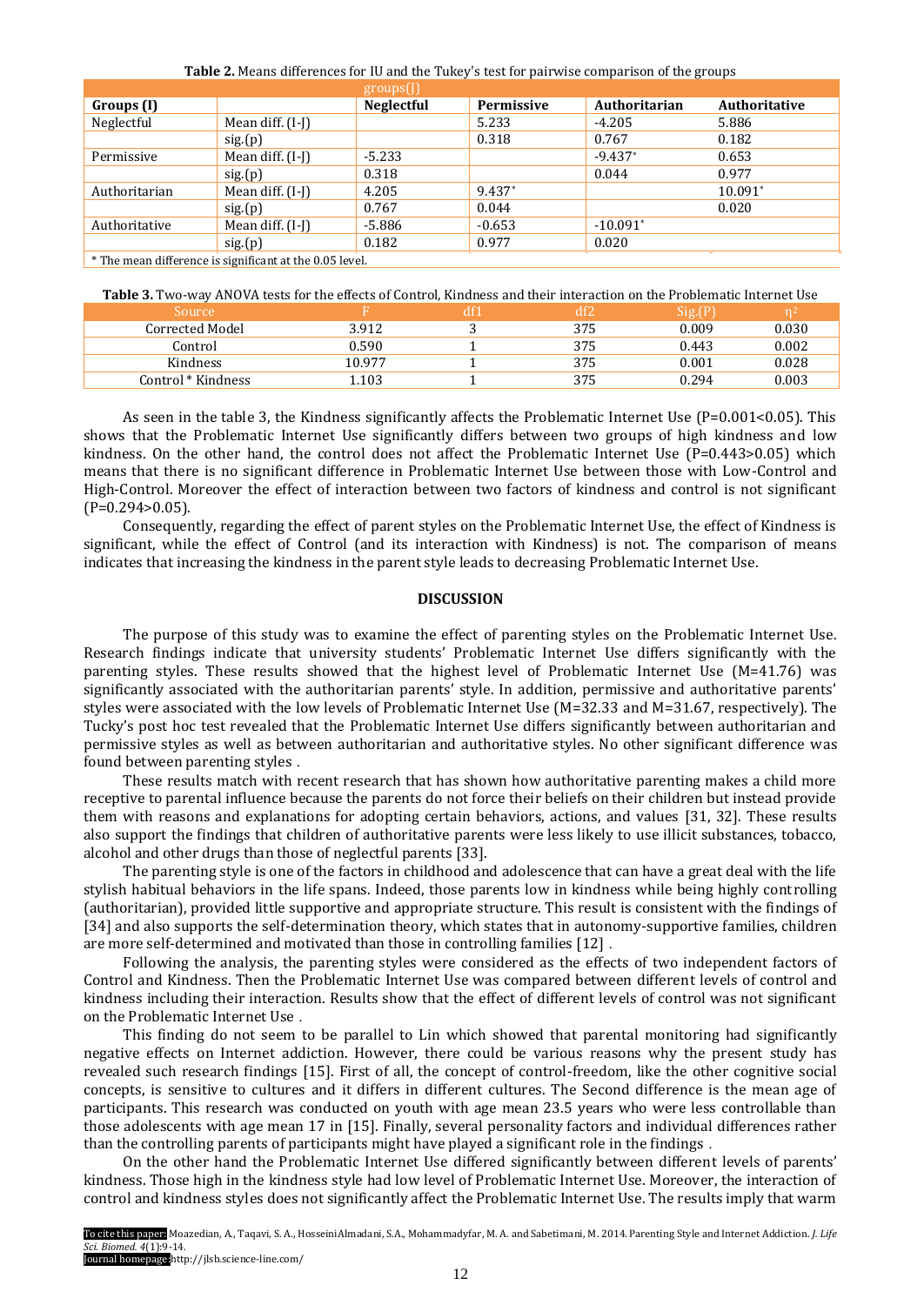relationship in family decreases the level of Problematic Internet Use, while low kindness in the family structure raise the level of addiction. This is in accordance to findings of that low social support predicts the pathological Internet use .

In families with low kindness and support, children may be motivated to seek another alternative, the Internet. Parents can play an important role in managing the adolescence leisure activities to avoid the Internet addiction. Parents can alter maladaptive behaviors of adolescents; parents can play a central role in family management [16, 23].

Families with low kindness may not provide a pleasant environment that raises the loneliness feeling in adolescents. This causes increasing use of Internet to seek relationship with unfamiliar people. The use of the internet for entertainment and social interaction constitutes an important risk factor for the emergence of the Problematic Internet Use symptoms [5]. Findings of indicate that those addicted to the Internet face financial, interpersonal and family problems and they have more tendency to escape from the realities of life than those with no Internet addiction [5]. Hence theory and research suggest that autonomy-supportive parenting is more beneficial for enhancing children's and adolescent's well-being and intrinsic motivation than controlling parenting. At a situation-specific level, Holt found that parents' verbal reactions during soccer games changed in response to aspects of their children's performances et al. [12, 13].

A combination of parental attachment, individual encouraging and independence in family is one of the crucial elements of the developmental identity [35]. Generically, individuals with healthy developmental identity are more likely from families with warm relationships. Family environment has an essential effect on ability of adolescent problem solving and on his/her developmental identity. Those with healthy identity have fewer tendencies to the Problematic Internet Use while, young adults who have been unable to overcome the identity disorder during their adolescence are likely to use the Internet to do identity experiments [5].

Thus parents should provide a supportive and appropriate structure in family to prevent youth and adolescents from the Internet addiction.

### **REFERENCES**

- 1. Chou, C., Condron, L. & Belland, J. C. 2005. A review of the research on internet addiction. Educational Psychology Review, 17 (4): 363-388.
- 2. Shapira, N.A., Goldsmith, T.D., KeekJr, P.E., Khosla, U.M. & McElroy, S.L. 2000. Psychiatric features of individuals with Problematic Internet Use. Journal of Affective Disorders, 57 (1- 3): 267-272.
- 3. Shapira, N.A et al. 2003. Problematic Internet Use: Proposed classifıcation and diagnostic criteria. Depression and Anxiety, 17:207-216.
- 4. Beard, K.W. & Wolf, E.M. 2001. Modification in the proposed diagnostic criteria for internet addiction. Cyber psychology & Behavior, 4 (3): 377-383.
- 5. Ceyhan, A. A. 2011. University students' Problematic Internet Use and communication Skills according to the internet use purposes. Educational Sciences: Theory and Practice , 11 (1): 69-77
- 6. Goldberg, I. 1996. Internet Addiction Disorder. Retrieved from http://www.rider.edu/~suler/psycyber/supportgp.html
- 7. Griffiths, M.D. 2000. Does Internet and computer "addiction" exist? Some case study evidence. Cyber psychology and Behavior, 3(2): 211–218.
- 8. Davis, R.A. 2001. A cognitive–behavioral model of pathological internet use. Computers in Human Behavior, 77: 187–195.
- 9. Milani, L., Osualdella, D. & Di Blasio, P. 2009. Quality of interpersonal relationships and Problematic Internet Use in adolescence. Cyber Psychology & Behavior, 12(6): 681–684.
- 10. Schoenfeld, D. 2011. Prevalence and Correlates of Internet Addiction in Undergraduate Students as Assessed by Two Different Measures. Published Dissertation of PhD. Department of Educational and Counseling Psychology, State University of New York.
- 11. Chakraborty, K., Basu, D. & Kumar, K. 2010. Internet addiction: Consensus, controversies, and the way ahead. East Asian Archives of Psychiatry, 20: 123-132.
- 12. Holt, N.L., Tamminen, K.A., Black, D.E., Mandigo, J.L. & Fox, K.R. 2009. Youth sport parenting styles and practices. Journal of Sport & Exercise Psychology, 31:37-59.
- 13. Holt, N.L., Tamminen, K.A., Black, D.E., Sehn, Z.L. & Wall, M. P. 2008. Parental involvement in competitive youth sport settings. Psychology of Sport and Exercise, 9:663–685.
- 14. Horn, T.S. & Horn, J.L. 2007. Family influences on children's sport and physical activity participation, behavior, and psychosocial responses. In G. Tenenbaum & R. C. Eklund (Eds.), Handbook of sport psychology (3rd ed., pp. 685-711). New York: Wiley.
- 15. Lin, C.H., Lin, S.L., Wu, C.P. 2009. The effects of parental monitoring and leisure boredom on adolescents' internet addiction, Adolescence; Winter; 44, 176; ProQuest Education Journals pg. 993
- 16. Darling, N. & Steinberg, L.1993. Parenting style as context: An integrative model. Psychological Bulletin, 113:487-496.
- 17. Enten, R.S. & Golan, M. 2007. Parenting styles and weight-related symptoms and behaviors with recommendations for practice. Nutrition Reviews, 66, (2): 67-75.